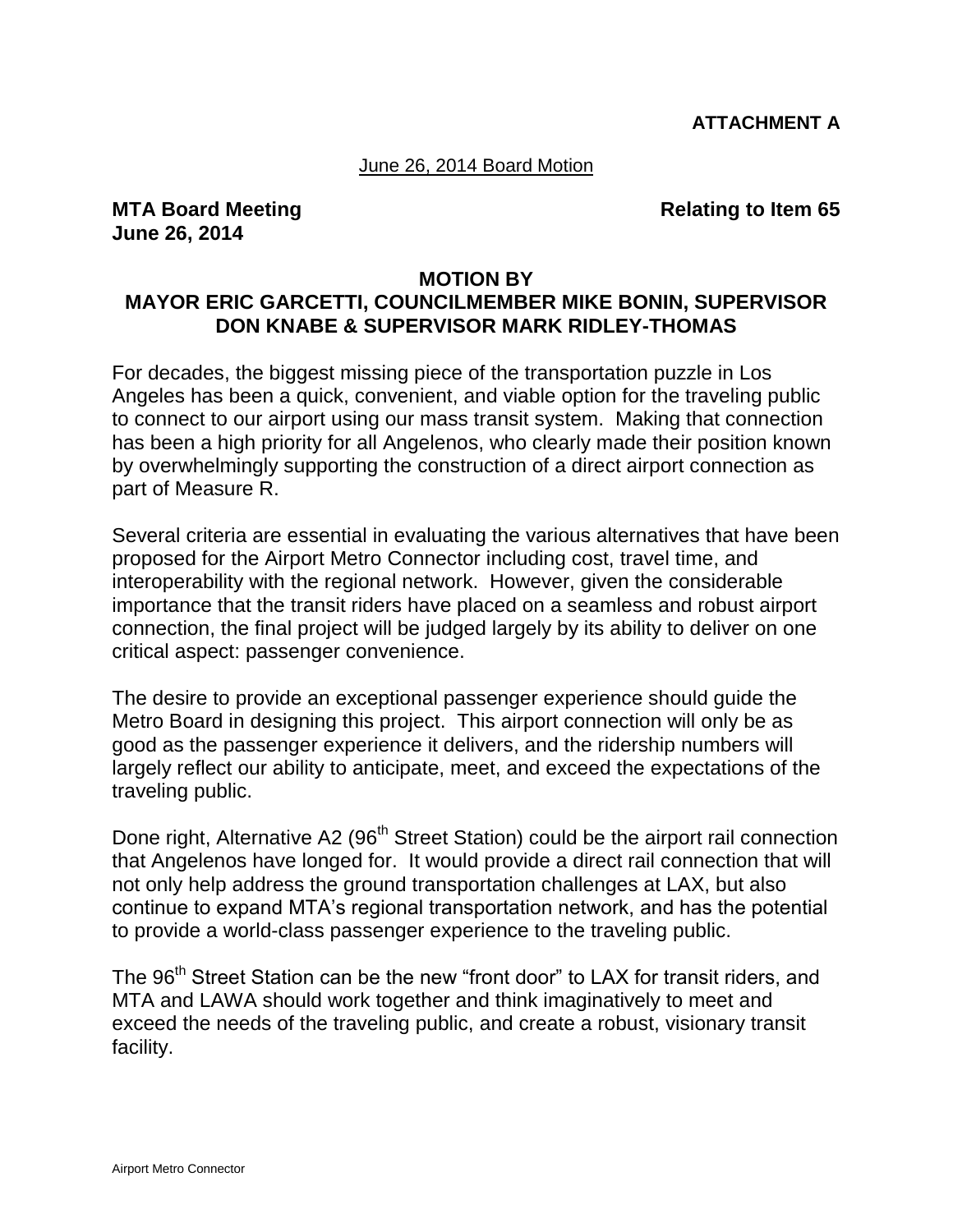WE THEREFORE MOVE THAT the MTA Board of Directors adopt and direct the Chief Executive Officer to do the following:

- 1. Develop the 96<sup>th</sup> Street Station, in consultation with LAWA, using the following design guidelines:
	- a. Enclosed facility
	- b. Integrated APM/Light Rail station, minimizing walk distances
	- c. Concourse areas
	- d. LAX airline check-in with flight information boards
	- e. Station restrooms
	- f. Free public WiFi & device charging areas
	- g. Private vehicle drop-off area, and taxi stand
	- h. Pedestrian plaza with landscaping and street furniture
	- i. Metro Bike Hub with parking, a bike repair stand and bike pump, showers, lockers, controlled access and 24-hour security cameras
	- j. Retail (food/beverage and convenience)
	- k. L.A. visitor info and LAX info kiosk
	- l. Connectivity to Manchester Square and surrounding areas, including walkways
	- m. At a minimum, LEED Silver certification
	- n. Public art installation
	- o. Other amenities for airport travelers, including currency exchange and bank/ATM machines
	- p. Passenger safety